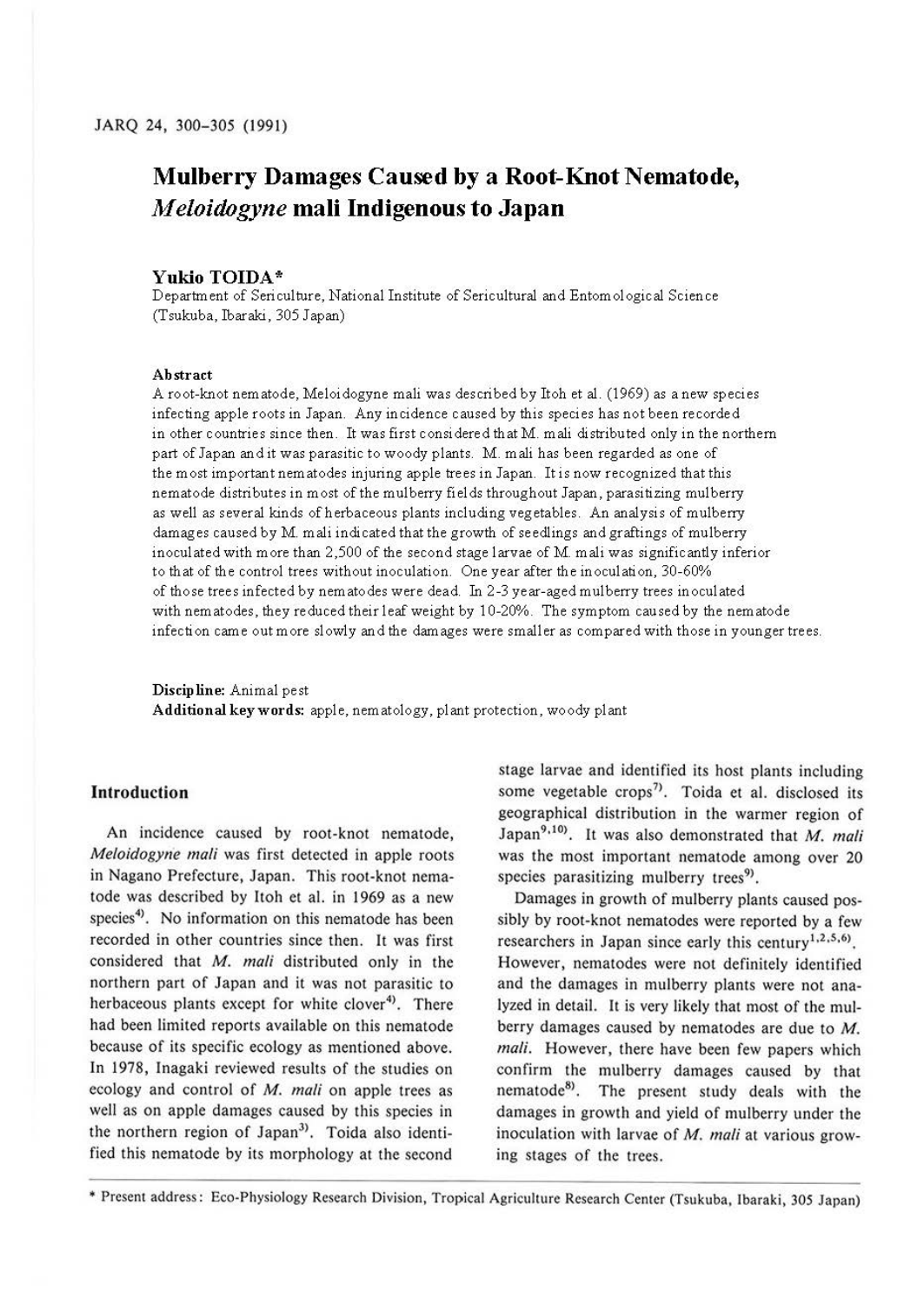#### **Materials and method**

## 1) Growth damages of young mulberry trees inocu*lated with different numbers of M. mali*

Seeds of a mulberry variety, Ichinose × Benikawaroso were sown in 1/5,000 a Wagner pots with soils sterilized by 120°C heat for 1 hr. When the plant height reached 15-20 cm, 10,100, 1,000 and 10,000 of the second stage larvae of M. *mali* were inoculated into the mulberry trees. Ten plants were used in each experiment with inoculation of different numbers of the larvae. Seven months after the inoculation, the following data were taken: plant height, fresh weight of leaves, number of galls made by the nemaiodes on the mulberry roots and nematode density in soils.

# 2) Growth damages in seedlings and graftings of  $mulberry$  *inoculated with* M. *mali*

Seedlings (Inchinose x Benikawaroso) and graftings (Ichinose) of mulberry were planted in 1/5,000 a Wagner pots. One month after the planting, 10,000 larvae of *M. mali* were inoculated into each IO pot and plant height and nematode density in soils were compared with those of non-inoculated plants intermittently for 2 years.

The second stage larvae of *M. mali* were separated from soils by Baermann funnel technique under 20-25°C. The separation of the larvae from soils was repeated three times in each pot, and nematode density was expressed by mean number of the nematodes of those three replications.

- 3) Damages in growth of mulberry trees inocu*lated with M. mali*
- (I) Growth of mulberry trees planted in big pots

A mulberry tree of 2-year age was planted to the soils sterilized by chloropicrin in a concrete pot of 80 cm in diameter and 70 cm in depth. One year after the planting, 30,000 larvae of M. *mali* were inoculated into the plants. Nine plants were used in each experiment with or without inoculation of nematodes. Measurements on growth of the plants and density of the nematodes in the soils were taken periodically for *5* years.

(2) Growth of mulberry trees planted in concrete frames

A 3-year-aged mulberry tree was planted in a concrete, bottomless frame (200 cm long, 200 cm wide and 150 cm deep), which was buried in the ground. Soils in the frame were sterilized by chloropicrin before plaming. Two years after the planting, 50,000 larvae of nematode were inoculated into the trees. Ten plants were used in each experiment with or without inoculation of the nematodes. Observations on the growth of plants were carried out intermittently for 3 years.

Ichinose (mulberry variety) was used in both (I) and (2) experiments. Nematode density in the soils in each pot was surveyed by number of the larvae per 30 g of soils collected from each pot, with the procedure replicated 3 times in both experiments. In these experiments including I), 2) and 3), plant height or branch length was measured once a month from May to October. After mulberry trees stopped growing in October, the branches were cut every year.

Table 1. Comparison in growth of mulberry seedlings inoculated with different numbers of larvae of Meloidogyne mali

| No. of larvae<br>inoculated | Fresh weight<br>of leaves $(g)$ | Rate of plant<br>height <sup>a)</sup> | Fresh weight<br>of rootlets $(g)$ | No. of galls<br>per 1 g rootlets | No. of larvae<br>per 30 g soil | Rate of dead<br>plants $(\%)$ |
|-----------------------------|---------------------------------|---------------------------------------|-----------------------------------|----------------------------------|--------------------------------|-------------------------------|
|                             | 20.5                            | 11.1                                  | 10.3                              |                                  |                                |                               |
| 100                         | 21.3                            | 10.8                                  | 10.5                              | 1.0                              | 2.5                            |                               |
| 500                         | 18.8*                           | 9.2                                   | 8.4                               | 15.7                             | 109                            | 10                            |
| 2,500                       | $13.6*$                         | $8.5*$                                | $7.2*$                            | 70.3                             | 409                            | 30                            |
| 12,500                      | $10.0*$                         | $4.6*$                                | $5.5*$                            | 213.0                            | 1,048                          | 60                            |

a): Maximum plant height of mulberry in the year/plant height before the inoculation of nematodes.

\* Indicating statistical significance of trend.

Each value is a mean of 10 replications.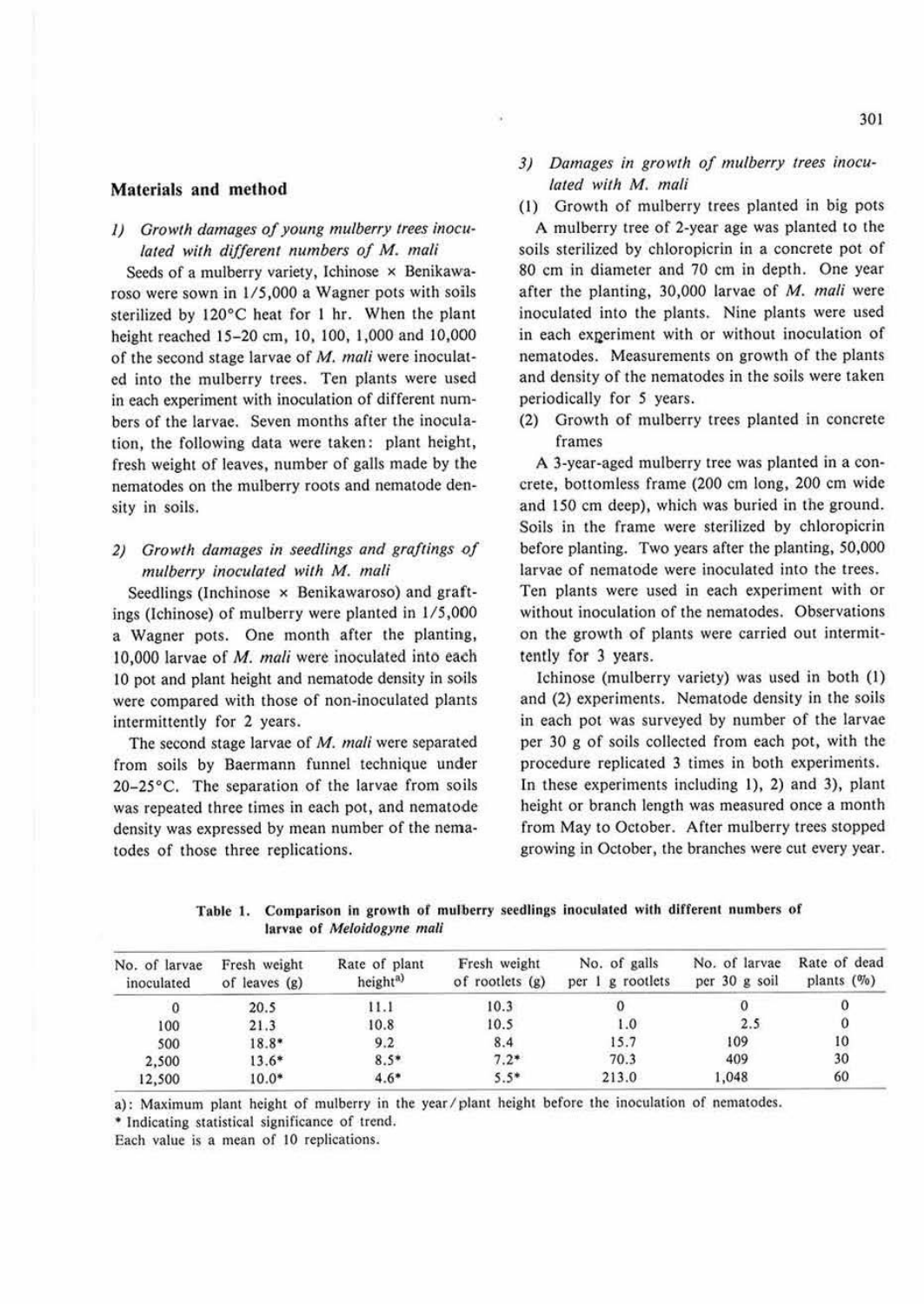# **Results and** discussion

*1) Growth damages of young mulberry trees inoculated with different numbers of M. mali* 

Table I shows that fresh weight of leaves of the mulberry plants inoculated with 1,000 and more

larvae of *M. mali* is significantly smaller than that of the trees with IO and less larvae. It also shows that plant height and fresh weight of rootlets of mulberry inoculated with 10,000 larvae are less than those of the trees with 1,000 and less larvae. Number of galls on rootlets and the population density of the nematode increase logarithmically with

|                            |                          | Inoculation | Year of<br>inoculation | I year after<br>inoculation | 2 years after<br>inoculation |
|----------------------------|--------------------------|-------------|------------------------|-----------------------------|------------------------------|
| Fresh weight               | Mean                     | With        | 8.2                    | 27.8                        | 40.3                         |
|                            |                          | Without     | 13.6                   | 44.9                        | 64.0                         |
| of leaves (g)              | Difference <sup>a)</sup> |             | $-5.4 \pm 2.7$ *       | $-17.1 \pm 6.4*$            | $-23.7 \pm 11.9*$            |
|                            |                          | With        | 7.3                    | 23.8                        | 25.2                         |
| Fresh weight               | Mean                     | Without     | 12.8                   | 34.1                        | 45.7                         |
| of stems (g)               | Difference <sup>a)</sup> |             | $-5.5 \pm 2.0*$        | $-10.3 \pm 8.3*$            | $-20.5 \pm 8.2$ *            |
|                            |                          | With        | 13.2                   | 41.3                        | 21.3                         |
| Fresh weight               | Mean                     | Without     | 15.8                   | 43.1                        | 44.0                         |
| of rootlets $(g)$          | Difference <sup>a)</sup> |             | $-2.6 \pm 5.6$         | $-1.8 \pm 9.6$              | $-23.3 \pm 10.0^*$           |
| No. of galls <sup>b)</sup> |                          | With        | $87 \pm 20.7$          | $66 \pm 16.1$               | $94 \pm 31.0$                |
| per 1 g rootlet            |                          | Without     | $\mathbf{0}$           | $\mathbf{0}$                | $\mathbf{0}$                 |
| No. of larvaeb)            |                          | With        | $92.3 \pm 36.7$        | $285 \pm 63.1$              | $244 \pm 64.7$               |
| per 30 g soil              |                          | Without     | $\bf{0}$               | $\bf{0}$                    | $\mathbf{0}$                 |
| Rate of dead plants        |                          | With        | 10.0                   | 20.0                        | 40.0                         |
| (9/0)                      |                          | Without     | $\mathbf{0}$           | 0                           | $\mathbf{0}$                 |

| Table 2. Growth of mulberry seedlings with and without inoculation of |  |
|-----------------------------------------------------------------------|--|
| <i>Meloidogyne mali</i> larvae for 2 years                            |  |

a):  $\pm$  in difference; Dunn-Sidák's *t* interval test.

b): ± in no. of galls and larvae; Standard deviation.

• Significant at 0.05 level.

Each value is a mean of 10 replications.

| Table 3. Growth of mulberry gratfings with and without inoculation of |  |
|-----------------------------------------------------------------------|--|
| <i>Meloidogyne mali</i> larvae for 2 years                            |  |

|                     |            | Inoculation | Year of<br>inoculation | 1 year after<br>inoculation  | 2 years after<br>inoculation |
|---------------------|------------|-------------|------------------------|------------------------------|------------------------------|
| Fresh weight        | Mean       | With        | 28.3                   | 48.4                         | 40.3                         |
|                     |            | Without     | 38.4                   | 60.9                         | 63.7                         |
| of leaves $(g)$     | Difference |             | $-10.1 \pm 7.6*$       | $-12.5 \pm 9.9$ <sup>*</sup> | $-23.4 \pm 10.4*$            |
|                     |            | With        | 11.0                   | 13.8                         | 23.0                         |
| Fresh weight        | Mean       | Without     | 16.2                   | 27.5                         | 39.4                         |
| of stems $(g)$      | Difference |             | $-6.2 \pm 3.6*$        | $-13.7 \pm 4.6^*$            | $-19.4 \pm 2.4*$             |
|                     | Mean       | With        | 27.6                   | 41.2                         | 36.2                         |
| Fresh weight        |            | Without     | 32.2                   | 45.4                         | 55.3                         |
| of rootlets $(g)$   | Difference |             | $-4.6 \pm 10.4$        | $-4.2 \pm 3.4^*$             | $-19.1 \pm 3.6*$             |
| Rate of dead plants |            | With        | $\mathbf{0}$           | 10.0                         | 20.0                         |
| $(\%)$              |            | Without     | $\mathbf{0}$           | $\bf{0}$                     | $\mathbf{0}$                 |

\* Significant at 0.05% level in Dunn-Sidák's *t* intereval test.

Each value is a mean of 10 replications.

# 302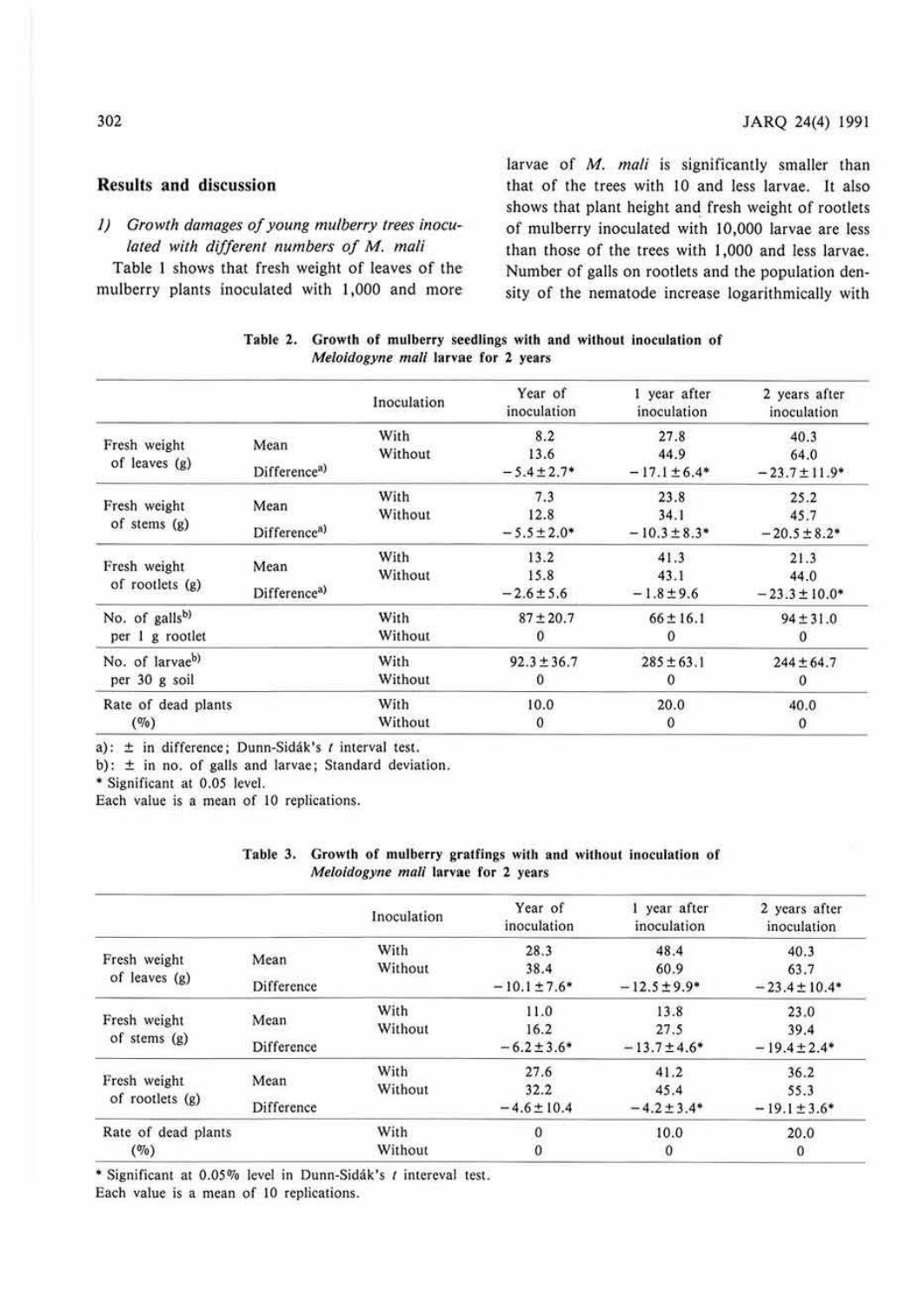augmentation of the nematodes inoculated. When the mulberry trees were inoculated with I ,000 and 10,000 larvae, 20% and 50% of the trees died, respectively. From these results, it is concluded that more than 20% of leaf weight, 15% of rootlet weight and over 10% of plant height of a young mulberry tree planted in a 1/5,000 a pot become reduced, in case where nematode density in soils is about 400 larvae per 30 g sample, or the level of infestation is about 70 galls per I g rootlet. When the nematode density is around 1,000 larvae per 30 g soil, or the gall density is about 200 per I g rootlets, much greater growth damages of mulberry take place, resulting in 50% of the trees dead.

## *2) Grow/h damages in seedlings and gra/lings* cf  $mulberry$  *inoculated with M. mali*

Growth of mulberry seedlings during the period of 2 years after inoculation of *M. mali* and nematode densities in soils are shown in Table 2. One year after the inoculation, fresh weight each of leaves and stems of the trees inoculated with nematode was significantly smaller than that of the trees without inoculation. Two years after the inoculation, weight of rootlets of mulberry with nematodes was smaller than that of the tree free from nematode. Twenty percent of the trees inoculated with *M. mali* were dead within I year, with a total mortality reaching

500/o in 2 years. Although number of galls on mulberry rootlets did not change for 2 years, number of the second stage larvae of *M. mali* rapidly increased, reaching its peak in I year after the inoculation. In *5* months after the inoculation, plant height of mulberry was slightly lower than that of the control trees. A significant difference was seen however in the plant height between with and without nematodes in 2 years. Regarding the length of newly grown branches of mulberry trees, there was no significant difference between with and without inoculation in I year after the treatment.

Growth of mulberry graftings with and without inoculation treatment is shown in Table 3. Weight of leaves and stems of the graftings with nematodes was significantly lower than the control even within 1 year after the treatment. The plant height was also lowered by inoculation in I year. However, the difference in growth of the graftings between with and without nematodes was smaller than that of the seedlings. Less trees were dead in the graftings than in the seedlings under inoculation. Density of the nematodes in a pot increased, reaching the peak in 2 years as the case in the seedlings. Most of the withering of seedlings and graftings caused by  $M$ . *mali* took place after pruning of their branches in spring or in winter under non-irrigation. This result suggests that young mulberry trees inoculated with

|                                              |                                      | Inoculation     | Year of<br>inocu.      | 1 year<br>after inocu. | 2 years<br>after inocu.  | 3 years<br>after inocu. | 4 years<br>after inocu.        | 5 years<br>after inocu.  |
|----------------------------------------------|--------------------------------------|-----------------|------------------------|------------------------|--------------------------|-------------------------|--------------------------------|--------------------------|
| Fresh weight                                 | Mean                                 | With            | 490                    | 646<br>737             | 860                      | 452                     | 550                            | 680                      |
| of leaves<br>(g)                             | Without<br>Difference <sup>a</sup> ) |                 | 423<br>$67.0 \pm 85.7$ | $-91.0 \pm 89.3*$      | 1.451<br>$-591 \pm 205*$ | 754<br>$-302 \pm 110*$  | 1.050<br>$-500 \pm 191$ *      | 1,080<br>$-400 \pm 204*$ |
| Length of<br>branches                        | Mean                                 | With<br>Without | 409<br>381             | 706<br>811             | 885<br>1.204             | 569<br>776              | 700<br>1.027                   | 760<br>912               |
| (cm)                                         | Difference <sup>a)</sup>             |                 | $28.3 \pm 67.4$        | $-105 \pm 120$         | $-319 \pm 115$ *         | $-207 \pm 112*$         | $-327 \pm 167^* - 152 \pm 189$ |                          |
| Diameter<br>of branches                      | Mean                                 | With<br>Without | 8.8<br>9.4             | 10.0<br>10.7           | 10.3<br>14.0             | 9.5<br>12.1             | 11.0<br>15.4                   | 10.7<br>12.9             |
| (mm)                                         | Difference <sup>a)</sup>             |                 | $0.6 \pm 2.1$          | $0.7 \pm 1.6$          | $-3.7 \pm 3.2^*$         | $-2.6 \pm 2.1*$         | $-4.4 \pm 2.6*$                | $-2.2 \pm 2.1$ *         |
| No. of larvae <sup>b)</sup><br>per 30 g soil |                                      |                 | $175 \pm 20.7$         | $450 \pm 56.0$         | $680 \pm 160$            | $380 \pm 54.2$          | $284 \pm 36.3$                 | $207 \pm 34.4$           |

Table 4. Growth of mulberry trees with and without inoculation of Meloidogyne mali larvae in large cocrete pots for S years

a):  $\pm$  in difference; Dunn-Sidák's t interval test.

b):  $\pm$  in no. of larvae; Standard deviation.

• Significant at 0.05 level

Each value is a mean of 9 replications.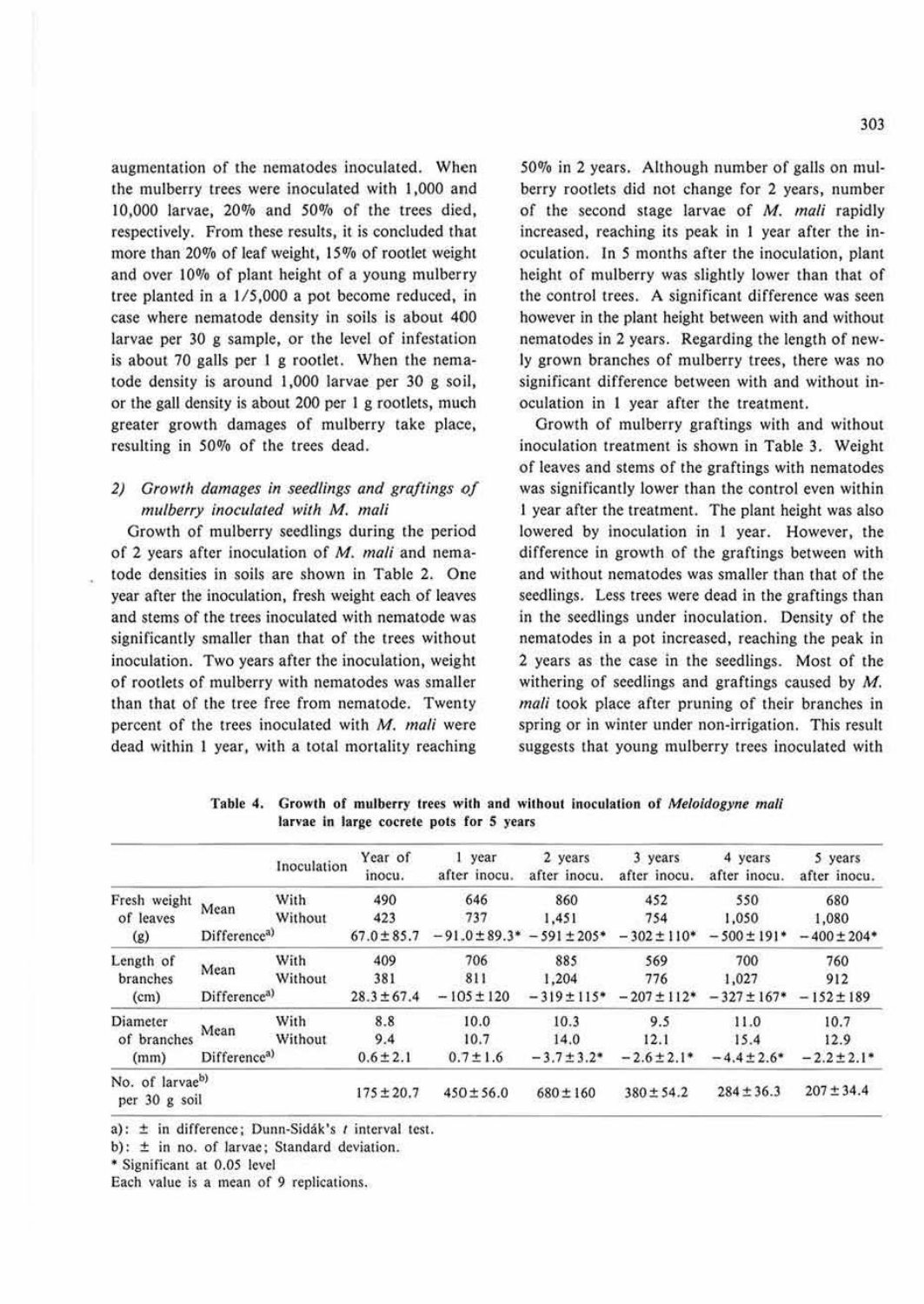|                            |                          | Inoculation | Year of<br>inocu. | 1 year after<br>inocu. | 2 years after<br>inocu. | 3 years after<br>inocu. |
|----------------------------|--------------------------|-------------|-------------------|------------------------|-------------------------|-------------------------|
|                            |                          | With        | 2,130             | 1,910                  | 2,100                   | 2,380                   |
| Fresh weight               | Mean                     | Without     | 2,180             | 2,360                  | 2,490                   | 3,050                   |
| of leaves (g)              | Difference <sup>a)</sup> |             | $-50 \pm 238$     | $-450 \pm 306*$        | $-390 \pm 455$          | $-220 \pm 452$          |
|                            |                          | With        | 231               | 189                    | 206                     | 280                     |
| Length of<br>branches (cm) | Mean                     | Without     | 228               | 196                    | 217                     | 290                     |
|                            | Difference <sup>a)</sup> |             | $3.4 \pm 22.4$    | $-7.1 \pm 21.0$        | $-11.5 \pm 13.4$        | $-10.0 \pm 25.8$        |
|                            | Mean                     | With        | 4.6               | 5.5                    | 6.9                     | 9.7                     |
| Leave weight               |                          | Without     | 4.8               | 6.0                    | 7.5                     | 10.5                    |
| per 1 m branch             | Difference <sup>a)</sup> |             | $-0.2 \pm 0.6$    | $-0.5 \pm 0.8$         | $-0.6 \pm 1.3$          | $-0.8 \pm 1.6$          |
| No. of galls <sup>b)</sup> |                          | With        | $15.0 \pm 1.3$    | $89.3 \pm 7.6$         | $133 \pm 13.5$          | $156 \pm 17.9$          |
| per 1 g rootlet            |                          | Without     | $\theta$          | 0                      | $\Omega$                | 0                       |
| No. of larvaeb)            |                          | With        | $43.2 \pm 3.7$    | $121 \pm 14.7$         | $197 \pm 15.2$          | $210 \pm 20.3$          |
| per 30 g soil              |                          | Without     | $\theta$          | 0                      |                         | 0                       |

| Table 5. Growth of mulberry trees with and without inoculation of <i>Meloidogyne mali</i> |
|-------------------------------------------------------------------------------------------|
| larvae in concrete frames for 3 years                                                     |

Sec the footnote of Table 2.

**M.** *mali* be tolerable under a usual condition but not when they are subjected to some stresses such as cutting of their branches or lack of irrigation water.

## *3) Growth damages in aged mulberry trees after inoculation with* **M.** *mali*

Growing status of mulberry trees for *5* years with and without inoculation of M. *mali* is shown in Table 4. They were planted in large concrete pots. In I year after inoculation, no significant difference was seen in plant growth between with and without treatment. In 2 years, however, the trees with nematodes showed significantly smaller weight of fresh leaves, lower height and shorter diameter of branches than those of the control trees. During the period third to fifth year, the difference in growth with and without treatment remained nearly the same level, whereas the nematode density gradually decreased from the third year and beyond. Leaf area of mulberry with nematodes  $(140 \text{ cm}^2)$  was slightly smaller than that  $(150 \text{ cm}^2)$  of the trees without nematodes. Leaf weight (80 g) of mulberry per I m of branch was also smaller than that  $(100 g)$  of the control trees. There was no difference in number of leaves between the inoculated trees and the control. This result indicates that the decline of leaf weight in the infected trees was caused not by lessened number of leaves per tree but by reduced size of leaves as suggested earlier<sup>8)</sup>. Growth of the mulberry trees with and without a *M. mali* inoculation in the concrete frame is exhibited in Table *5.* Results obtained in this experiment somewhat differed from those in the other experiments as mentioned above. Growth difference in the trees between with and without nematodes was seen only in leaf weight in I year after the inoculation, disappearing in 2 years.

It is likely that the mulberry trees planted in the frame can widely spread their roots just as the case in open fields, where some roots may escape from the attack of nematodes. In addition, number of the larvae inoculated might not have been large enough to cause damages to the mulberry trees planted in frame. The data shown in Table *5* suggest that 5-20% yield decline of mulberry leaves result from the infestation of the level of 100-200 larvae per 30 g soils, or 100-150 galls per 1 g mulberry rootlets.

#### **References**

- I) Hara, S. et al. (1920): An examination on control of a mulberry parasitic nematode (Heterodera radicicola). *Rep. Aichi Silkworm Egg Product Sta.*, 7, 181 [In Japanese).
- 2) Hoshino. S. (1913): On the nematodes attacking mulberry 1rees. *Rep.* Assoc. Sericul. Jpn., 263, 30-33 (In Japanese].
- 3) Inagaki, H. (1978): Apple root-knot nematode, Meloidogyne mali. its taxonomy. ecology. damage. and